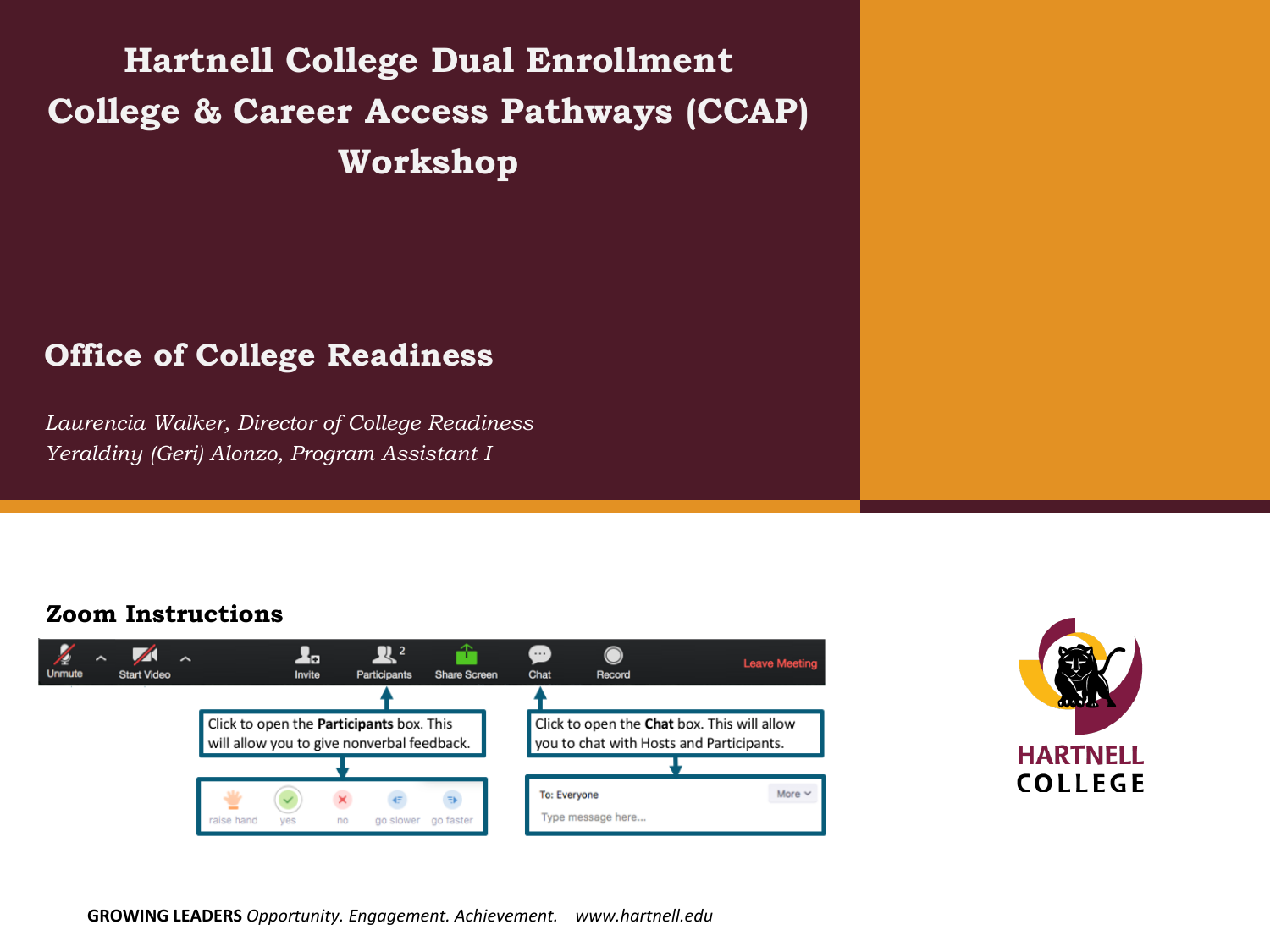### **CCAP VS NON-CCAP**

**College & Career Access Pathways (CCAP):** Dual Enrollment courses that are decided by the high school district and Hartnell that allows high school students begin on a pathway to college/career.

**HARTNELLCOLLEGE** 

**Non-CCAP:** Traditional Concurrent Enrollment allows high school students to enroll in College courses independently.

#### **CCAP** • Classes during the school day at your high school • Restricted enrollment to your high school district • \$0 cost to students (no fees, no textbook costs) • Support & Guidance with enrollment process **NON-CCAP** • Before or after school typically offered at a Hartnell Campus • Open enrollment to the public • Student is responsible for student activity fee, textbook & material costs • Self-guided enrollment process

**(Unit maximum of 11-units Fall/Spring & 6-units Summer, exceptions need to be approved by Dean of Enrollment Services)**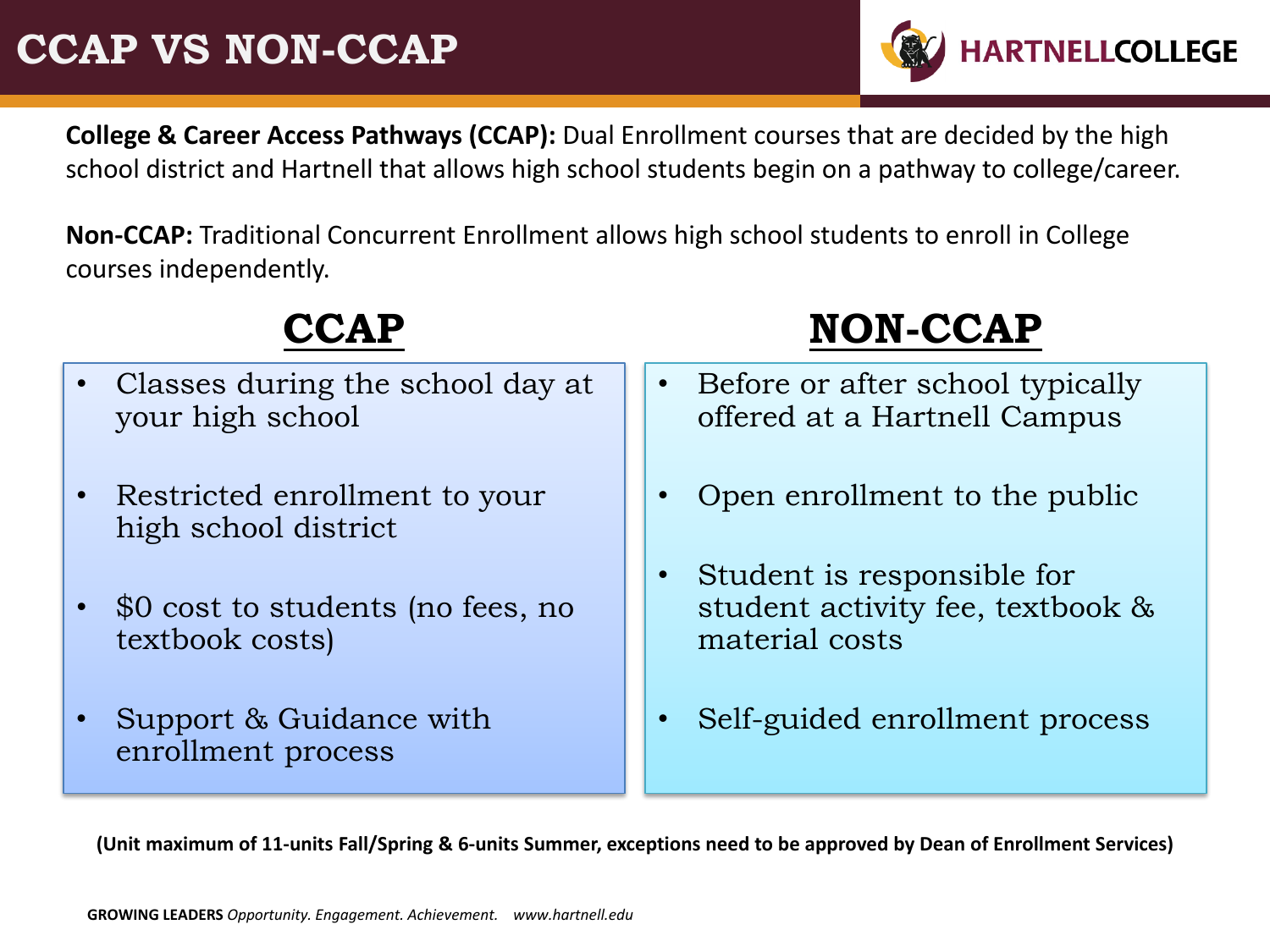### **CCAP BENEFITS**





#### **Support with enrollment process**

\*After your (1) admission application, (2) CCAP-Dual Enrollment forms, and (3) placement are process; Hartnell will manually register you in your CCAP classes\*



#### **Transcript**

Hartnell will send one (1) free official transcript to your high school registrar per class.



#### **Services & Resources**

Early access to college & services



#### **Textbooks**

College textbooks are loaned out to you by your high school



**Priority Registration** First-time freshman at Hartnell College ■Priority Registration Group#2



Save money & time to earning your college degree/career pathway!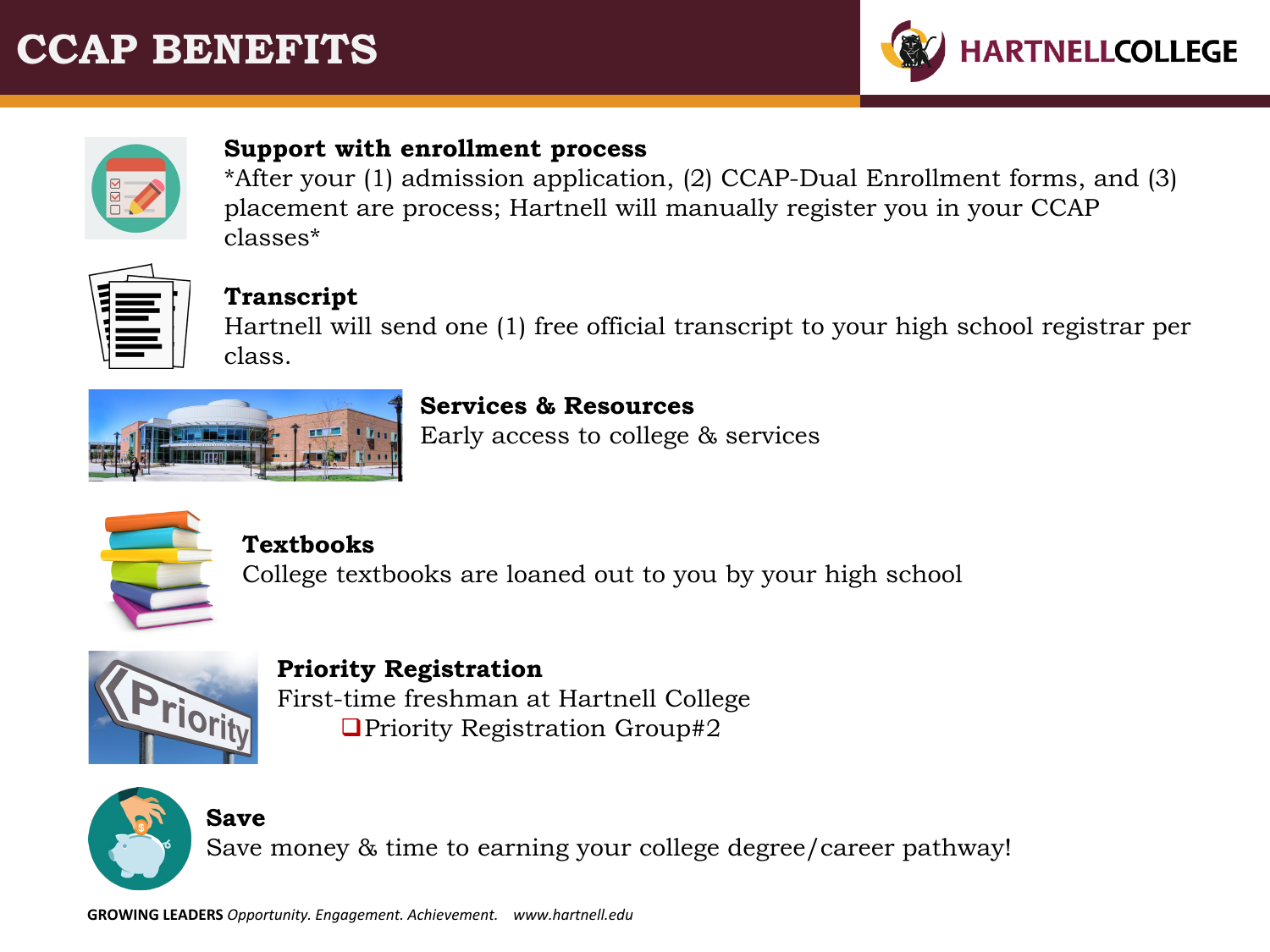**WHAT TO EXPECT**

- CCAP courses are academically rigorous
- Students will need to practice self advocacy and time management
- Grades become a part of a student's official permanent college record
- Receiving a grade of "W/D/F/NP/I" in a college class as a high school student may have financial aid implications & can result in academic probation status at the college.



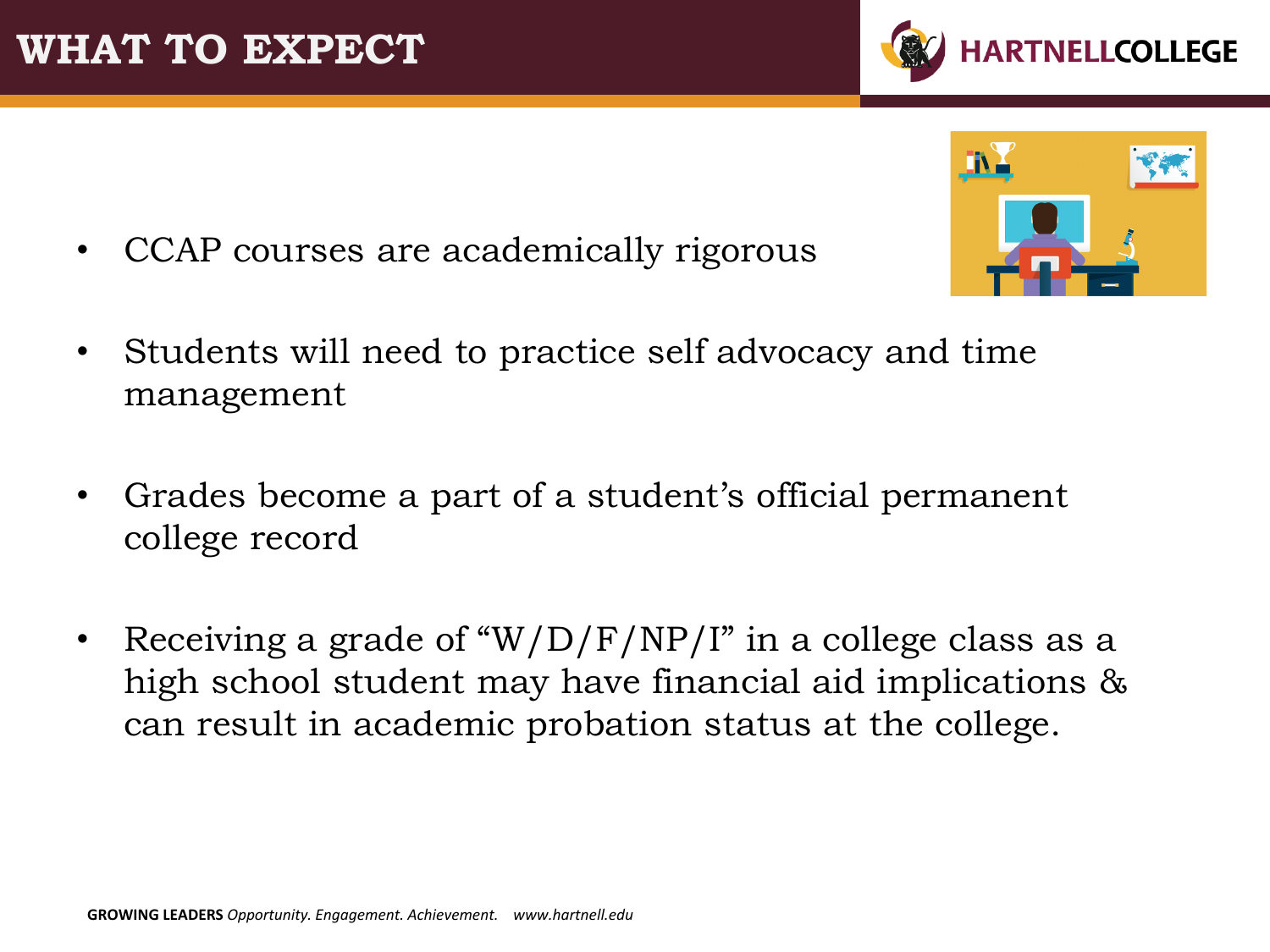

#### **Academic Support**

- Counseling Virtual Front Desk
- Link:

<https://www.hartnell.edu/students/programs/counseling/index.html>

Email: [counseling@Hartnell.edu](mailto:counseling@Hartnell.edu)

Phone: (831) 755-6820

• Tutoring

Panther Learning Lab [webpage](https://www.hartnell.edu/students/programs/tutoring/drop-tutoring.html)

Tutorial Services Coordinator: [PLL@Hartnell.edu](mailto:PLL@Hartnell.edu)

#### **Support Services**

• Enrollment Services

Email: [admissions@Hartnell.edu](mailto:admissions@Hartnell.edu) or [finaid@Hartnell.edu](mailto:finaid@Hartnell.edu) Phone: (831) 755-6771

• Disability Services (DSPS)

Email: [dsps@Hartnell.edu](mailto:dsps@Hartnell.edu)

Appointments online [webpage](https://www.hartnell.edu/students/programs/dsps/index.html).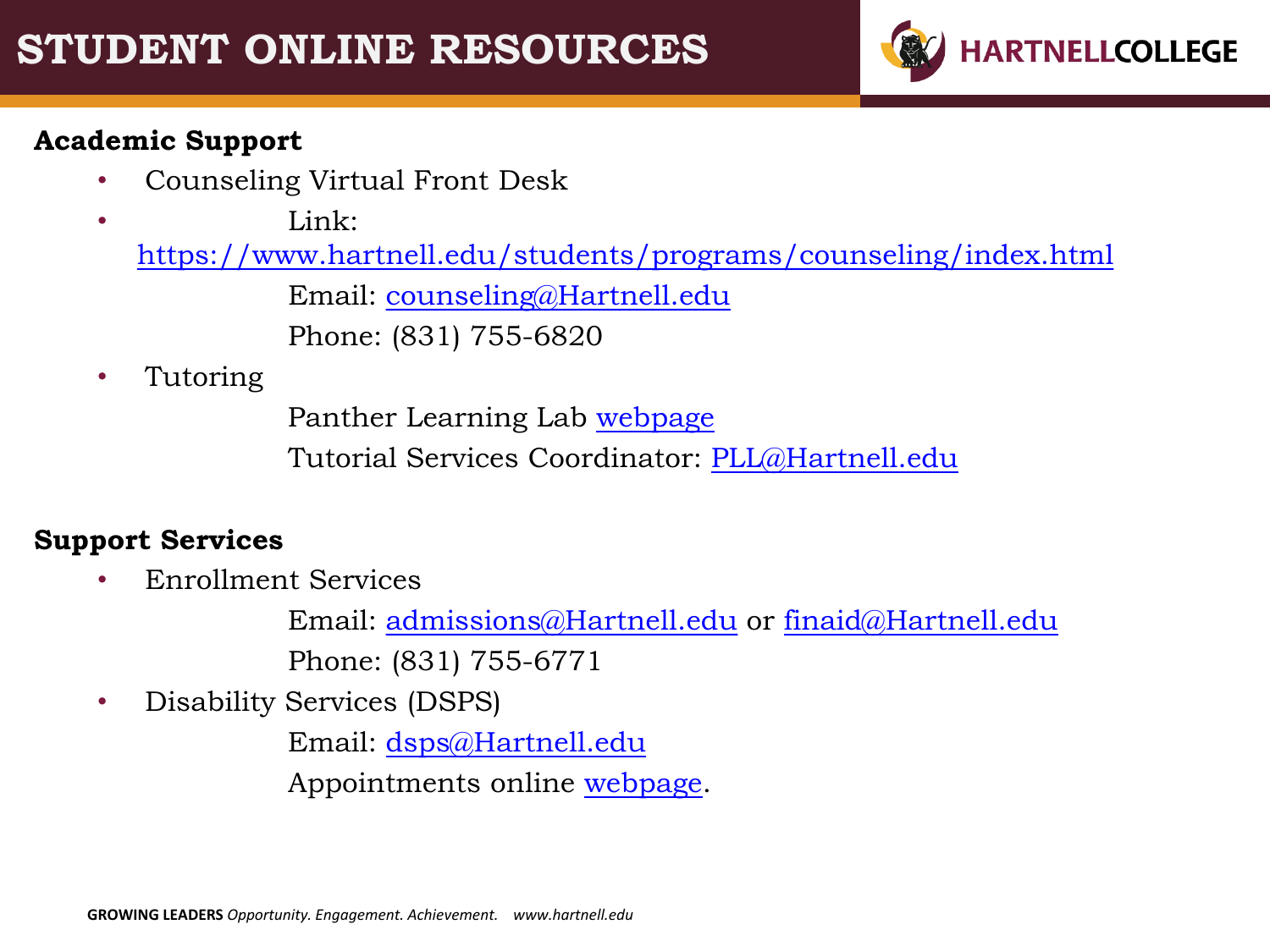### **STEPS TO ENROLL**



**1. Meet with your high school counselor**

### **2. Apply for admission**

- □ Create California Community College (OpenCCC) Account
	- Login & Submit Hartnell College Application

### **3. Course placement tool (Only applicable for English/Math)**

- $\Box$  You will need the following information:
	- $\triangleright$  High School GPA (range)
	- ▶ High School Math Courses Completed & Grades IIf taking a MATH CCAP Class
	- $\triangleright$  PAWS Account Log In information
	- Intended major (program of study)

### **4. CCAP - Enrollment Webform**

- $\Box$  Once the previous steps are completed, Office of College Readiness will be emailing you the CCAP – Enrollment Webform to your Hartnell email.
	- $\triangleright$  Students will be able to complete webform online through AdobeSign.
	- $\triangleright$  The form must have approved courses listed & initial by your high school counselor/designee.

#### **5. Enrollment**

□ All CCAP - Courses are restricted enrollment. Office of College Readiness will manually REGISTER/ADD you in the courses approved in the webform.